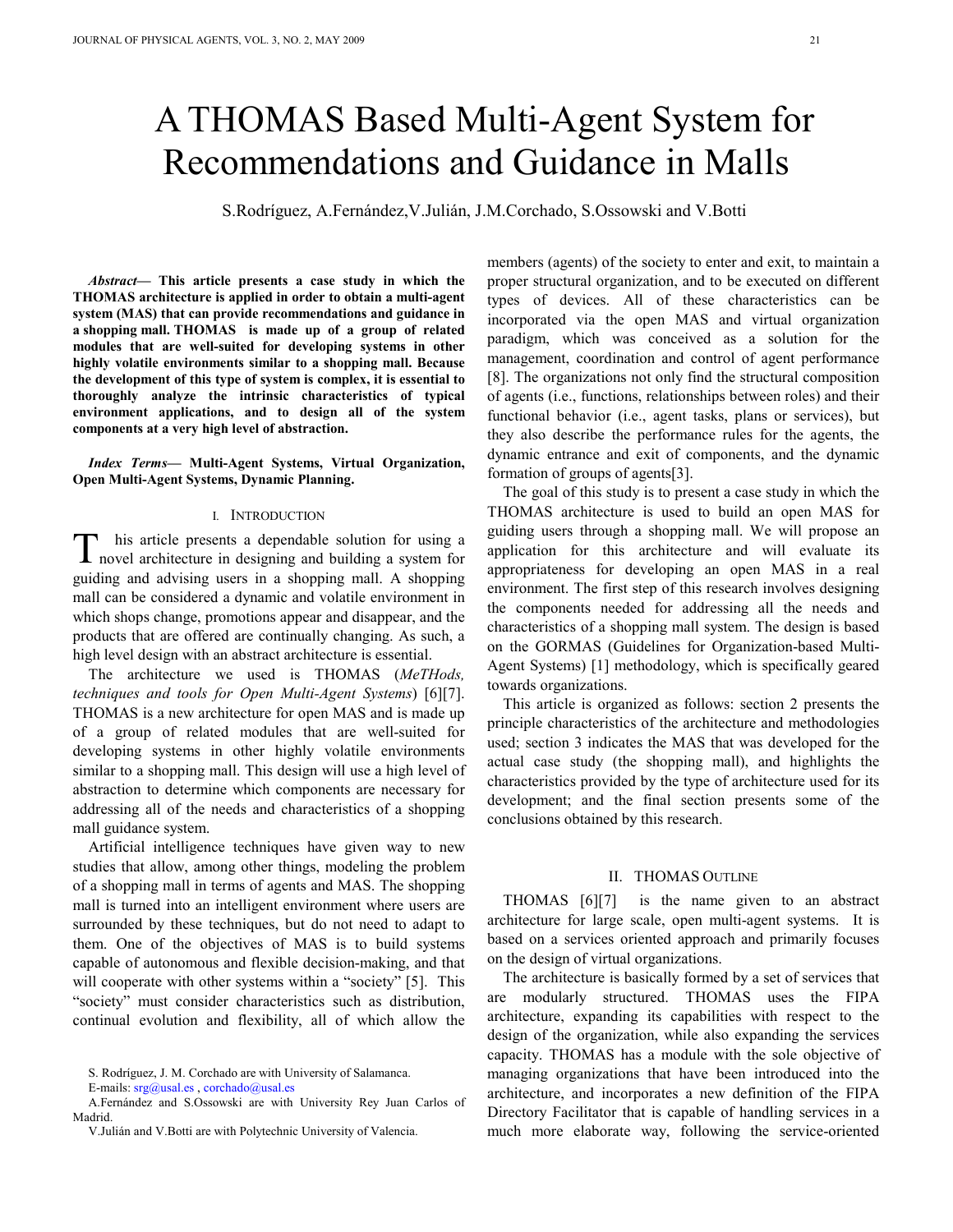architecture directives.

THOMAS consists of three principle components: *Service Facilitator (SF), Organization Manager Service (OMS) and Platform Kernel (PK)*.

 The SF primarily provides a place where autonomous entities can register service descriptions as directory entries. The OMS component is primarily responsible for specifying and administrating its structural components (role, units and norms) and its execution components (participating agents and the roles they play, units that are active at each moment).

In order to manage these components, OMS handles the following lists:

- *UnitList*: maintains the relationship between existing units and the immediately superior units (SuperUnit), objectives and types.
- *RoleList*: maintains the relationships between existing roles in each unit, which roles the unit inherits and what their attributes are (accessibility, position).
- *NormList*: maintains the relationship between the system rules.
- *EntityPlayList*: maintains the relationship between the units that register each agent as a member, as well as the role that they play in the unit.

Each virtual unit in THOMAS is defined to represent the "world" for the system in which the agents participate by default. Additionally, the roles are defined in each unit. The roles represent the functionality that is necessary for obtaining the objective of each unit. The PK component directs the basic services on a multi-agent platform and incorporates mechanisms for transporting messages that facilitate the interaction among the various entities.

From a global perspective, the THOMAS architecture offers a total integration enabling agents to transparently offer and request services from other agents or entities, at the same time allowing external entities to interact with agents in the architecture by using the services provided.

The development of MAS is typically based on a design that focuses on each agent independently, and is geared towards each agent's structure and performance. This research presents a new focus in which the design is directed at the organizational aspects of the agents, establishing two descriptive levels: the organization and the agent [4]. The system we developed used the GORMAS [1] organizational methodology.

# III. CASE OF STUDY: TORMES SHOPPING MALL

The case study application facilitates the interaction between the users (clients in the shopping mall), the store or sales information, and recreational activities (entertainment, events, attractions, etc.), and defines the services that can be requested or offered. We developed a wireless system capable of incorporating agents that provide orientation and recommendation functionalities to the user, and that can be

applied not only in a shopping mall, but also in other similar environments such as a supermarket, an educational facility, medical or health care center, etc [2].

The clients use the agents via their mobile devices and RFID (Radio Frequency Identification) [9] technology in order to consult the store directory, receive special offers and personalized promotions, and ask for recommendations to navigate through the mall or locate other clients. Clients can also use the mechanisms available to them to plan a particular route that allows them to better spend their time in the mall and receive personalized notices.

There are different types of agents that come into play:

- •*User agent*, which is in charge of managing client communication, finding and identifying other user devices, and maintaining the user's profile.
- •*Shop agent*, which is in charge of maintaining the warehouse (i.e., product database) and the promotions that can be offered to the clients.
- •*Guiding agent*, which is charge of managing user profiles, controlling communications, analyzing the promotions, managing all incidents, and most importantly, planning the best route for each user according to the available resources and the user profile.

The Guiding agent can be considered the heart of the system, as it receives the most current information from each of the mall's stores, and interacts directly with the clients to offer personalized services.

The first step in analyzing and designing the problem is to define the following roles that will exist within the architecture:

- •*Communicator*: in charge of managing the connections that each user makes.
- •*Finder*: in charge of finding users with similar tastes.
- •*Profile Manager*: in charge of creating and defining the client profile.
- •*Promotions Manager*: in charge of suggesting promotions and offers.
- •*Warehouse Operator*: in charge of managing all inquiries made on the warehouse, managing updates and monitoring product shortages.
- •*Analyst*: in charge of auditing sales information and the degree of client satisfaction.
- •*Planner*: offers recommendation and guidance services to the shopping mall clients. This role is able to dynamically plan and replan in execution time. It suggests routes that clients might want to take through the mall, according to their individual preferences.
- •*Client Manager*: in charge of managing the connections between the mall clients, managing the profiles for clients that are visiting the mall, monitoring the state of the clients, and managing the notification service for the mall.
- •*Incident Manager*: manages and resolves incidents,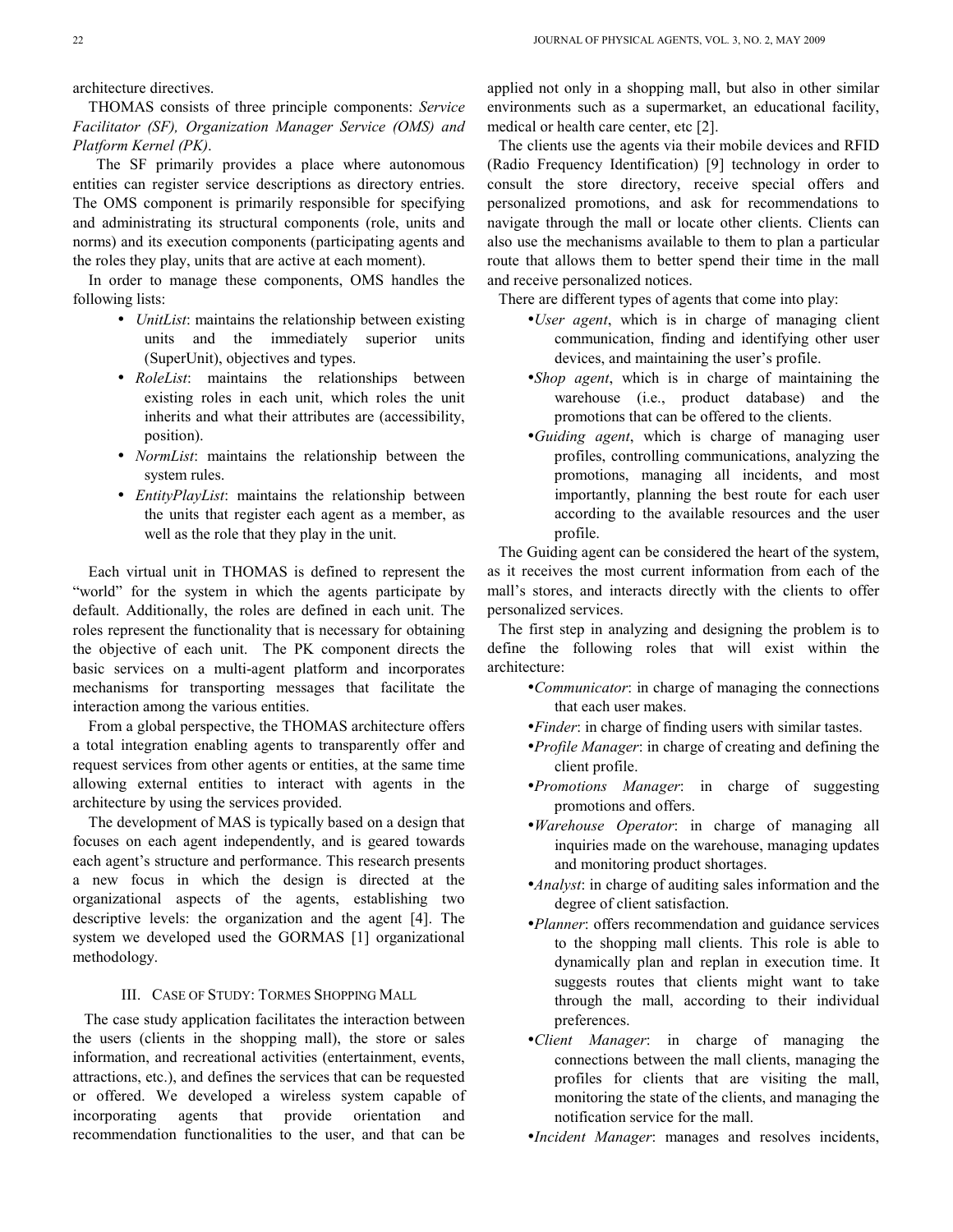offers a client location service, and manages an alarm system.

- •*Directory Manager*: responsible for managing the mall's store directory, including businesses, products, promotions and offers.
- •*Device Manager*: makes it possible for the interactive elements within the environment to interact. It deals with devices that use technologies such as RFID, etc.



Fig. 1. Diagram of organization model: functional view of *ClientUnit*



Fig. 2. Diagram of organization model: structural view

| <b>TABLEI</b>                          |  |
|----------------------------------------|--|
| MANAGECONNECTION SERVICE IN CLIENTUNIT |  |
| <b>Service Specification</b>           |  |
|                                        |  |

| Name: manageConnection    |                                              |                         |             |                    |                |
|---------------------------|----------------------------------------------|-------------------------|-------------|--------------------|----------------|
|                           | <b>Description:</b> Manage client connection |                         |             |                    |                |
| <b>Supplied by: SF</b>    |                                              |                         |             |                    |                |
| <b>Required by:</b>       |                                              |                         |             |                    |                |
| ClientRole: ClientManager |                                              |                         |             |                    |                |
| ProviderRole:Comunnicator |                                              |                         |             |                    |                |
|                           |                                              | <b>Input Parameters</b> |             |                    |                |
| Name                      | <b>Description</b>                           | Mand.                   | <b>Type</b> | <b>Value Range</b> | <b>Default</b> |
| requestTime               | Connection time                              | Yes                     | date        |                    |                |
| connectionData            | <b>Connection Data</b>                       | Yes                     | string      |                    |                |
| operation                 | Kind Conecction                              | Yes                     | string      |                    |                |
| <b>Output Parameters</b>  |                                              |                         |             |                    |                |
| Name                      | <b>Description</b>                           | Mand.                   | <b>Type</b> | <b>Value Range</b> | <b>Default</b> |
| connection                | Connection                                   | Yes                     | connection  |                    |                |
|                           | established                                  |                         |             |                    |                |
| <b>Precondition</b>       |                                              |                         |             |                    |                |
|                           |                                              |                         |             |                    |                |
| <b>Postcondition</b>      |                                              |                         |             |                    |                |
|                           |                                              |                         |             |                    |                |

We have also designed an organizational structure. We will first analyze its dimensions, and then proceed to identify the structure that is best suited to apply to the system [1]. Our case study is modeled as a conglomerate (*ShoppingUnit*) made up of five units, each one dedicated to one type of functionality within the setting. The five units are:

- •*ClientUnit*, contains the roles associated with the client: Communicator, Finder, and Profile Manager.
- •*BusinessUnit*, contains the roles associated with a business: Promotions Manager, Warehouse Operator.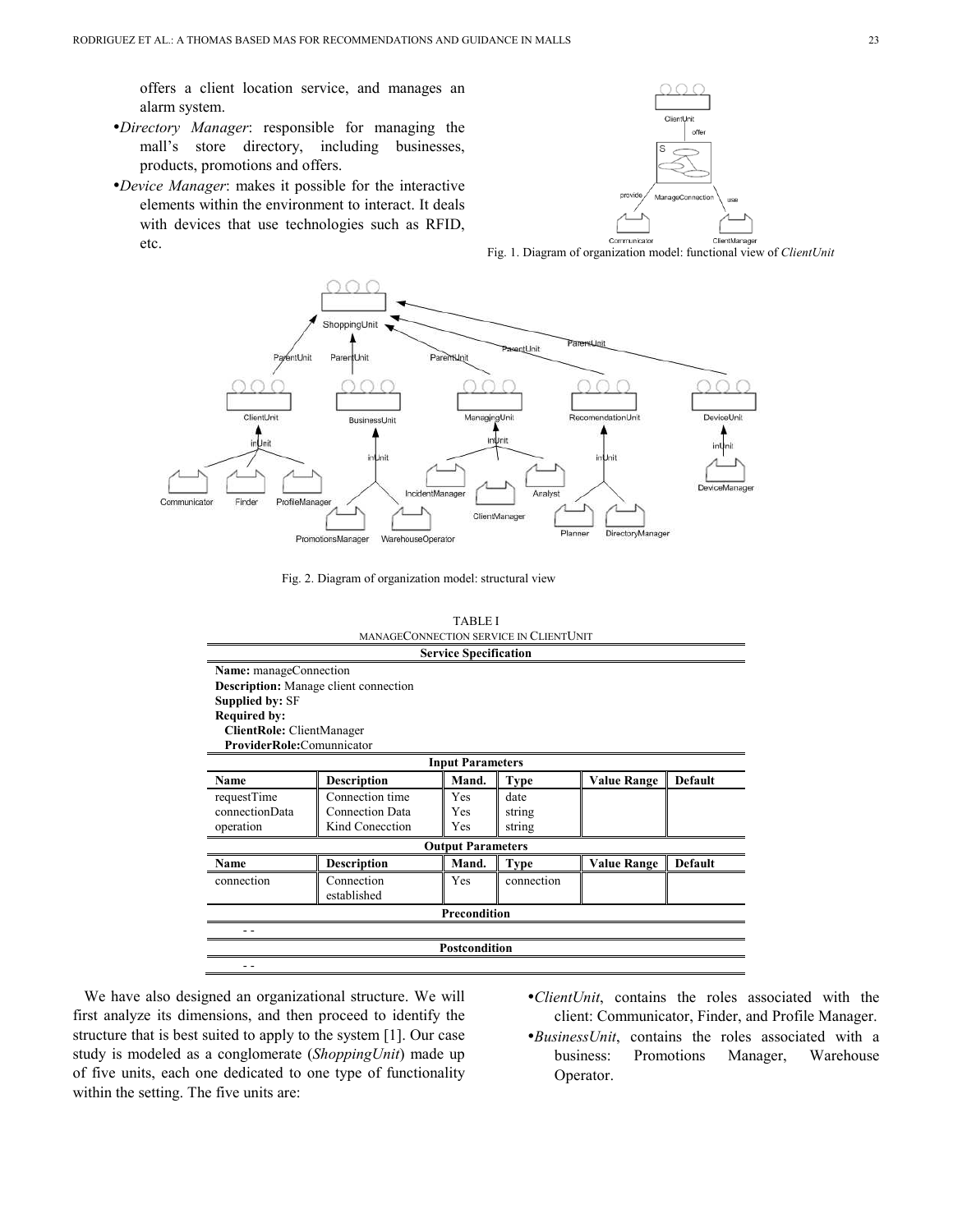- •*ManagingUnit*, contains the roles assigned with global management tasks for the mall: Incident Manager, Client Manager, and Analyst.
- •*RecommendationUnit*, contains the roles dealing with recommendations or suggestions made to the client: Planner and Directory Manager.
- •*DeviceUnit*, which contains the roles associated with the management of devices: Device Manager.

The diagram in Figure 2 provides a structural view of the organizational model, which is adapted according to a conglomerate pattern. Different services are provided within each unit of the organization. The following section defines the services offered by the units, and uses an example to detail each one and how it has been modeled and described in the architecture. The type of role, the inputs and outputs, and a summary of the functionality for each unit are all explained. Figure 1 shows the internal model of the *ClientUnit* and Table I shows an example of service specification (*ManageConnection).* The internal structure for *ShoppingUnit* and the remaining units was modeled in the same way.

One side of the diagram models the functional views of the units, which allows us to identify the services specific to each domain, while the other side precisely details the behavior of the organization services, how they interact with the environment, which interactions are established between the system entities, and how they approach the aspects of an open system. The next step is to define the rules in order to establish the control and management of the services. For example, the basic service provided by *ClientUnit* will be *ManageConnection*, which is provided by the agents that take on the role of Communicator. The functionalities offered by this service will allow the clients to control their connection to the system.

Similarly, within the *BusinessUnit* there are roles associated with a particular business and as a result, the services offered will be related to the corresponding promotions, products and sales (e.g., *SendPromotion* or *RetrievePromotion*). The services related to *ManagingUnit* involve the overall management tasks within a shopping mall (e.g., system incidents, data analysis, surveys, client management, notices, etc.). *RecommendationUnit* is comprised of services that request recommendations or suggestions based on user preferences and certain restrictions (time, money, etc.). It also includes planning and replanning the route that the user will follow based on the suggested recommendations, and determines the validity and value of the proposed routes. The *DeviceUnit* services deal with the sensors embedded in the physical system (RFID).

The type of services offered is controlled by the system according to the established norms [7]. The internal functionality of the services is responsible for the agents that are offered, but the system is what specifies the agent profiles, as well as the rules to follow for ordering requests or offering results. In this way, when faced with illicit or improper client performance, the system can act to impose sanctions. The OMS will internally save the list of norms that define the role involved, the content of the norms, and the roles in charge of ensuring that the norm is met. We have defined a set of norms in our system for controlling the performance within each unit. This way, for example, an agent within *ClientUnit* that acts like Communicator is required to register a service as *manageConnection*. If it does not abide by these norms, it will be punished and expelled from the unit. The punishment is logical given that if the agent does not establish a connection within the allocated time, it cannot perform any of the other system tasks.

OBLIGED Communicator REGISTER manageConnection(?requestTime, ?connectionData, ?operation) BEFORE deadline SANCTION (OBLIGED OMS SERVE Expulse (?agentID Comunicator ClienteUnit))

Similarly, we have defined a complete set of norms that will control all of the system performances.

#### *A. Example of service planning with THOMAS*

The system considers the client objectives, the available time, and financial limitations, and proposes the optimal route according to the client's profile. The planning model we propose was integrated within a previously developed MAS [2]. We will see the series of steps that are taken within the system when a planning route is requested, and how THOMAS generates the system configuration that will give way to the plan. The first thing is to define the structural components of the organization, that is, the units that will be involved (which are initially empty), the system roles and norms. The indicated service requirements will be registered in the SF. To do so, either the basic OMS services for registering structural components will be used, or the API will directly execute the same functionality. This way, a community type *ShoppingUnit* will be created, representing the organization, whose purpose is to control the shopping mall. It has five internal unit planes: *ClientUnit*, *BusinessUnit*, *ManagingUnit*, *RecommentationUnit*, and *DeviceUnit*, each of which is dedicated to the functionalities we have previously seen. Each unit defines the existing roles, indicating their attributes (visibility, position, etc) and who they inherit them from.

The SF will announce basic services that are required for the overall system functionality. The basic services indicate which services are required (according to the defined norms) when creating the units. Some of these basic services are shown in Table II.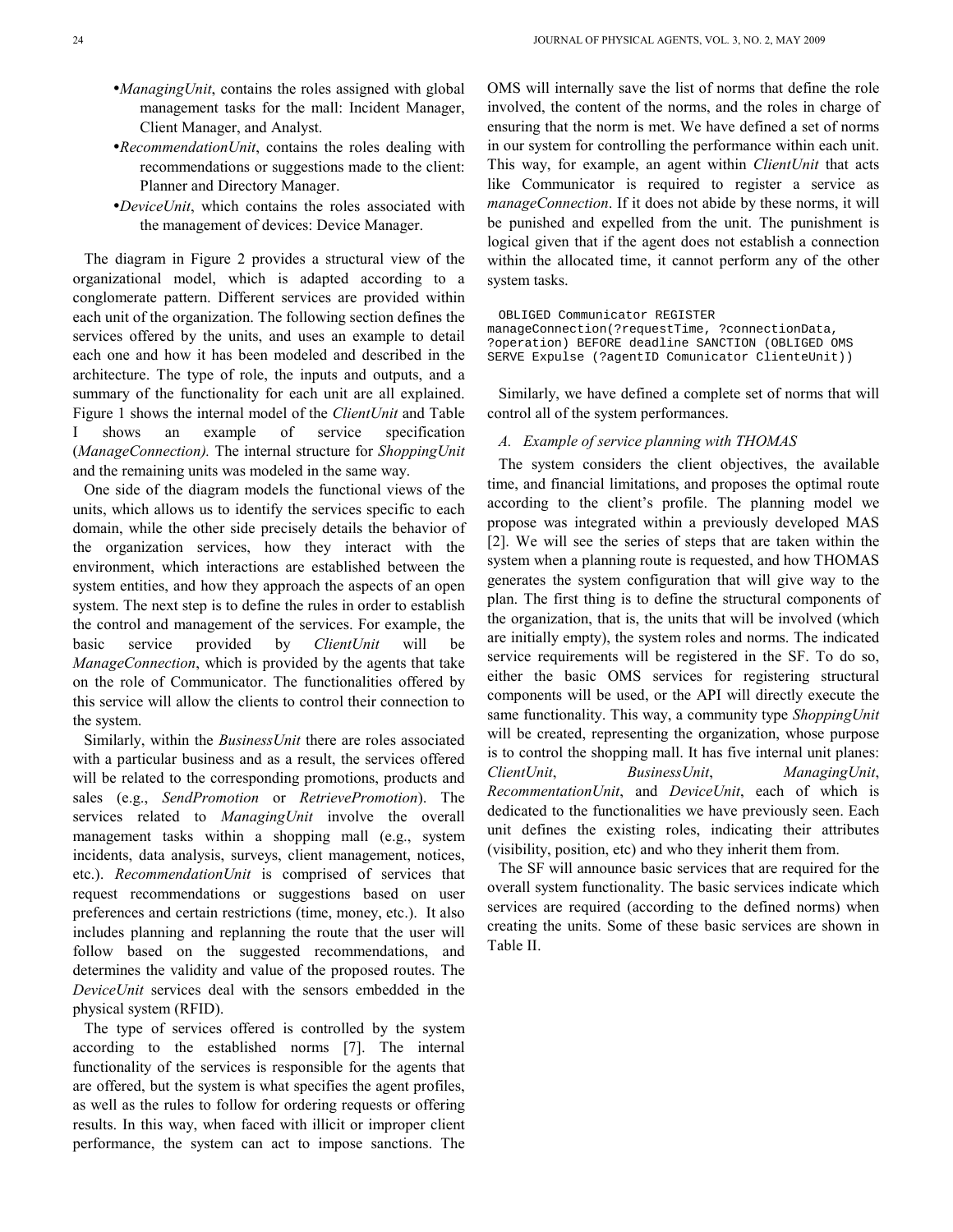| ۱ | i |
|---|---|
|   |   |

| <b>TABLE II</b>           |  |  |
|---------------------------|--|--|
| <b>SF: BASIC SERVICES</b> |  |  |

| Service Facilitator |                     |                  |                             |               |               |
|---------------------|---------------------|------------------|-----------------------------|---------------|---------------|
| <b>Entity</b>       | Action              | <b>Service</b>   | <b>ClientRole</b>           | ProvRole      | Profile       |
| ClientUnit          | Requires            | manageConnection | ClientManager               | Communicator  | ClienteSP     |
| DeviceUnit          | Requires            | locate           | Communicator/IncidentManage | DeviceManager | DispositivoSP |
| $\cdots$            | $\cdot \cdot \cdot$ | $\cdots$         | $\cdots$                    | $\cdots$      | $\cdots$      |

The Service Facilitator will list the services that are needed for the functionality of the system. The basic services are those which are essential (as defined by the norms) when the units are being created. The SF will keep a registry of the services offered by each entity, the action taken by the service, the type of role that can request (client role) and offer (client provider) the service, and its profile.

From this moment on, the external agents can request the list of existing services and decide whether or not to enter and form part of the organization and with which roles. In our case we have clients that use their mobile device to send a request to the system so that it can inform them on the optimal route to take within the shopping mall. In order to carry out this function, we have, for example Co1, Pe1 and Pl1 acting as agents that will carry out the roles of *Communicator*, *ProfileManager* and *Planner* respectively. Agents C1 and C2 represent the clients that would like to receive a planning route.

Initially, all the agents head towards the THOMAS platform and are associated with the virtual "world" organization. As such, the OMS will play the member role in the "world"

a profile similar to its own "communicator information service". This request is carried out using the SF SearchService (message 1), in which CommunicatorInformationServiceProfile corresponds to the profile of the *manageConnection* service implemented by Co1. The SF returns service identifiers that satisfy these search requirements together with a ranking value for each service (message 2). Ranking value indicates the degree of suitability between a service and a specified service purpose. Then Co1 executes GetProfile (message 3) in order to obtain detailed information about the *manageConnection* service. Service outputs are "service goal" and "profile" (message 4). The *manageConnection* profile specifies that service providers have to play a Communicator role within *ClientUnit*. Thus,





organization. When SF is asked about existing services in the system, the following response is obtained:

ClientUnit Requires manageConnection ClientRole=ClientManager;ProvRole=Comunicator;

Because the service doesn't have an assigned grounding, it cannot be requested. But a functionality can be added, thus obtaining the *Communicator* role.

The Co1 agent wants to offer that functionality, for which it requests receiving the Communicator role for the *ClientUnit*:

#### AcquireRole(ClientUnit, Communicator)

If all goes well, the OMS will register Co1 in the role of *Communicator* in *ClientUnit* within the *Entity Play List*. This list shows the roles that the different agents assume within THOMAS.

The Co1 agent has carried out all of the regular steps for acquiring a role within THOMAS. This process is illustrated in Figure 3 where once Co1 has been registered as a member of the THOMAS platform, it asks SF which defined services have

Co1 requests the AcquireRole service from the OMS in order to acquire this provider role (message 5). AcquireRole service is carried out successfully (message 6), because *ClientUnit* is accessible from the virtual organization, thus Co1 is registered as a *Communicator*.

TABLE III ENTITY PLAY LIST

| <b>Entity Play List</b> |                      |               |  |
|-------------------------|----------------------|---------------|--|
| Entit<br>у              | Unit                 | Rol           |  |
| Co1                     | ClientUnit           | Comunicator   |  |
| Co1                     | DeviceI Init         | DeviceManage  |  |
|                         |                      | r             |  |
| P11                     | RecommendationUni    | Planner       |  |
|                         | t                    |               |  |
| C1                      | ManagingUnit         | ClientManager |  |
| C <sub>2</sub>          | ManagingUnit         | ClientManager |  |
| $\cap$ 1                | <b>Bussines</b> Unit | ProfileManage |  |
|                         |                      | r             |  |

Play List shows the roles adonted by agents within THOMAS.

There will be another inquiry regarding which services exist